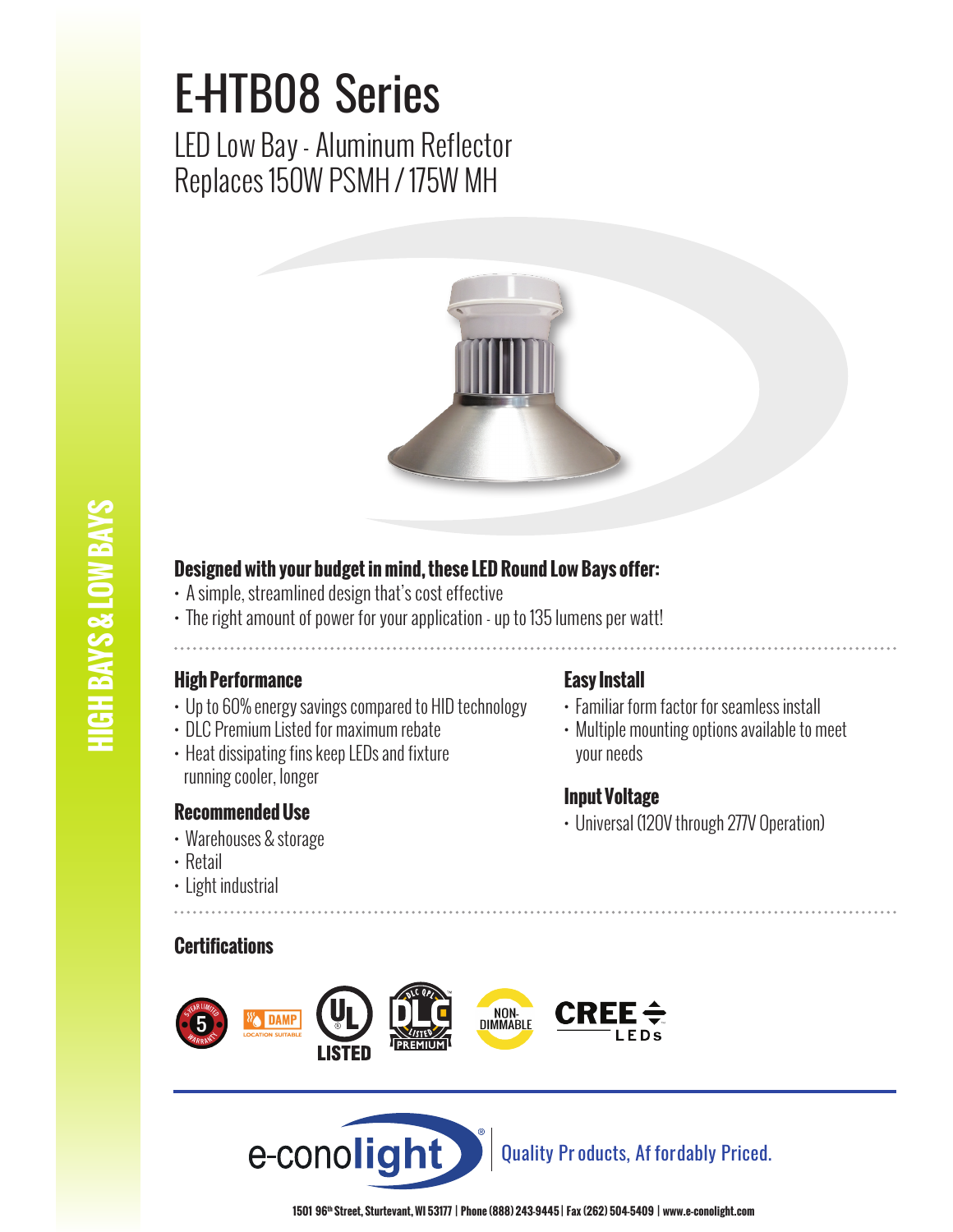## E-HTB08 Series - Aluminum



#### Series Overview

| <b>IDIMENSIONS</b>                              | <b>PRODUCT</b><br><b>WEIGHT</b> | <b>MOUNTING</b><br>HEIGHT | <b>SPACING</b>                          |  |  |  |
|-------------------------------------------------|---------------------------------|---------------------------|-----------------------------------------|--|--|--|
| 10" H x 14" Dia<br>Mounting Surface: 6-1/2" Dia | $6.0$ lbs.                      | $10$ to $20$ feet         | 1 to 1-1/2 times the<br>mounting height |  |  |  |

14" Dia

#### Fixture Specifications



#### Electrical Performance

| <b>OPERATING</b><br><b>RANGE</b>                                      | <b>LIFESPAN</b><br>$L_n$ AT 25°C $(77°F)$ | <b>POWER</b><br><b>FACTOR</b> | <b>TOTAL HARMONIC</b><br><b>DISTORTION</b> | <b>DIMMABLE</b> |
|-----------------------------------------------------------------------|-------------------------------------------|-------------------------------|--------------------------------------------|-----------------|
| $-30^{\circ}$ C ( $-22^{\circ}$ F) $-45^{\circ}$ C (113 $^{\circ}$ F) | Estimated<br>>100,000 Hours               | >0.9                          | $\langle 20\%$                             | No.             |
| <b>INPUT VOLTAGE</b>                                                  | <b>120V</b>                               | <b>208V</b>                   | <b>240V</b>                                | <b>277V</b>     |
| <b>Current Draw (Amps)</b>                                            | N 49A                                     | N 28A                         | O 25A                                      | 0 21A           |

**WARRANTY UL LISTED DLC ENERGY STAR**

#### CORRELATED COLOR TEMPERATURE (CCT)



#### 5-Year Limited Damp Locations Yes, Premium

Warranty & Certifications

| <b>Output Specifications</b> |
|------------------------------|
|                              |

| <b>SKU</b>         | <b>LIGHT OUTPUT</b> | COLOR TEMP<br>(See chart) | <b>POWER</b><br><b>CONSUMPTION</b> | <b>COLOR</b><br><b>ACCURACY</b> | <b>REPLACES</b>     |
|--------------------|---------------------|---------------------------|------------------------------------|---------------------------------|---------------------|
| E-HTB08A-PD50UW-A1 | 8000 Lumens         | Cool White (5000K)        | 59W                                | $\geq$ 70 CRI                   | 150W PSMH / 175W MH |
| E-HTB08A-PD40UW-A1 | 8000 Lumens         | Neutral White (4000K)     | 59W                                | $\geq$ 70 CRI                   | 150W PSMH / 175W MH |

Due to continuous product improvement, information in this document is subject to change. Revision Date: 06/26/17

**1501 96th Street, Sturtevant, WI 53177 | Phone (888) 243-9445 | Fax (262) 504-5409 | www.e–conolight.com**



**HIGH BAYS & LOW BAYS HIGH BAYS & LOW BAYS**